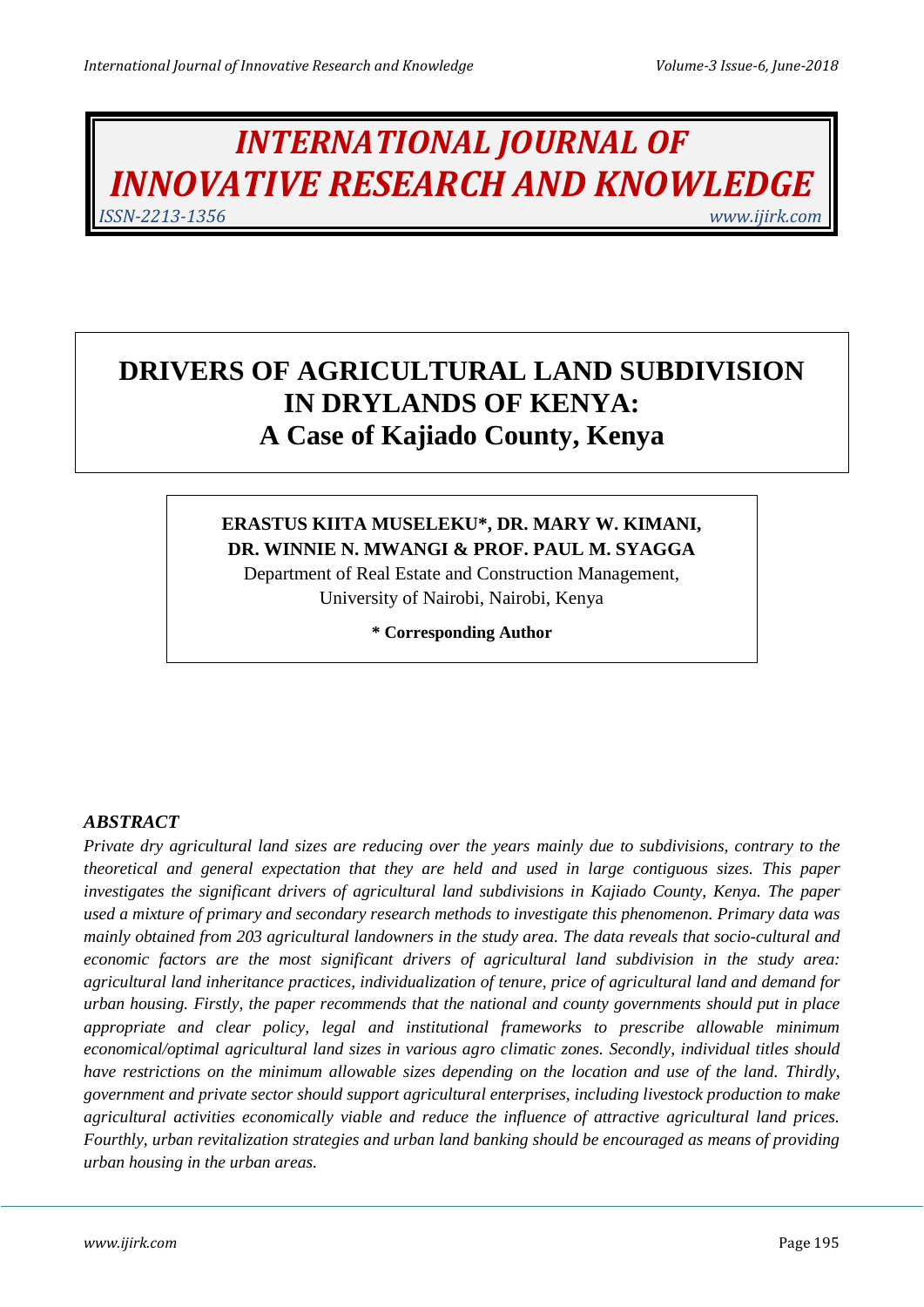#### **INTRODUCTION**

Globally, agriculture remains the single largest employer and provides livelihoods for more than 40 per cent of the globe's population. Besides, agriculture is the world's largest source of income and jobs for rural communities. Agricultural land, therefore, remains a key resource for the rural communities as well as urban dwellers. Thus, the size of agricultural land is as important as the distribution and access to this resource.

Over 80 per cent of Kenya's population reside in rural areas and obtain their livelihoods from agricultural land. Indeed, agricultural sector in Kenya directly contributes about 26 per cent to the Gross Domestic Product (GDP) annually, accounts for approximately 65 per cent of national's total exports and creates over 70 per cent of informal employment opportunities in the rural areas thus making it a backbone of Kenya's economy. Agricultural land in Kenya plays a key role in poverty reduction in the lives of vulnerable groups such as the pastoralists and subsistence farmers who derive their livelihoods mainly from agricultural activities (Government of Kenya [GoK], 2016; 2010).

Kenya's landmass is approximately 582,646 square kilometres of which about 98 per cent is land and 2 per cent is water surface. Only about 20 per cent of Kenya's land is arable while the bulk of the land (over 80 per cent) is arid or semi-arid (ASALs). Besides, about 75 per cent of the Kenya's populace resides in the arable lands, thus contributing to high population densities in those lands (GoK, 2009). Essentially, the medium to high potential agricultural land in Kenya is already subdivided into small units which may be uneconomical.

Agricultural land in Kenya, including ASALs, however, is being subdivided into small sizes (sometimes below 1ha) despite the enormous importance it has on economic development. At the national level, the average farm size is approximately 2.5ha, with 98 per cent of agricultural land sizes being about 1.2ha (The Centre for Land, Economy and Rights of Women, 2006; Syagga & Kimuyu, 2016). This phenomenon has raised concerns among land administrators and managers, policy makers and general public that such transformations may impact negatively on the productivity of the agricultural land (GoK, 2009; Kelleher, *et al*., 1998). There is need therefore to understand significant drivers behind this phenomenon especially in the dry agricultural lands which support extensive livestock production systems.

## **THEORY**

#### **Drivers of Agricultural Land Subdivisions**

Identifying the drivers of agricultural land subdivision (ALS) requires an examination and understanding of how people make land use decisions and how various factors interact in specific localities to influence their decision making process (Lambin *et al*., 2003). The drivers of ALS vary with localities, for instance, the Scottish government (2009) categorised the drivers in rural Scotland under environmental, demographic, economic, technological, policy, institutional, cultural and social factors while Chazan & Cotter (2001) categorised drivers of ALS in United States as population and household size, personal housing style preferences (demographic), government policies and economic stimulus. Jiang *et al*. (2013), Lo & Yang (2002) and Liu *et al*. (2004) identified the same drivers of land subdivisions in China.

Lambin *et al.* (2003) generalised the drivers and broadly categorised them into natural/environmental changes, economic and technological, demographic, institutional, cultural and social factors. They went on to clarify that these drivers are either direct or indirect and agricultural land subdivision into small sizes and subsequent conversions in a locality is usually occasioned by a combination of several factors. Olson *et al*. (2004) concluded that agricultural land subdivisions and subsequent conversions of use in East African countries, Kenya included, are generally occasioned by drivers such as government policies and laws, economic factors,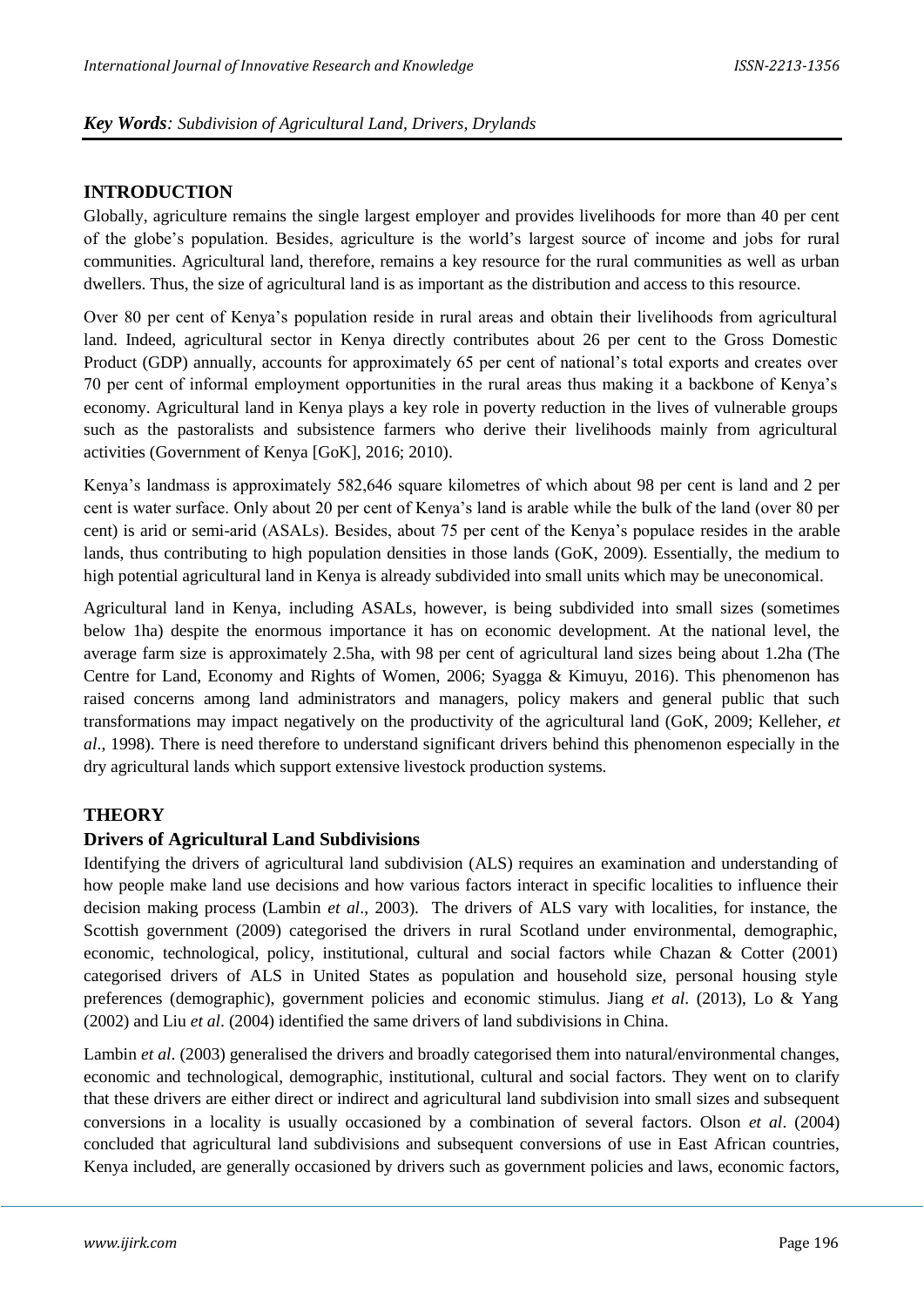population growth and migration, land tenure arrangements, market access and environmental conditions. From these broad categories of drivers of agricultural land subdivisions, it seems that the following are the likely drivers in most localities.

#### **Natural Environmental Factors**

Physical or natural environmental changes have been observed to interact with the human decision making processes that cause ALS. Highly variable environment conditions, for instance, usually occasioned by changes in climate are likely to magnify the pressures of agricultural land subdivisions (Olson *et al*., 2004). Although other drivers, such as socio-economic factors may operate independently, natural environmental changes may interact with other drivers to influence ALS (Lambin *et al*., 2003). Environmental factors are important due to their influence on agriculture, the main rural land use activity.

Specific and important environmental factors that may influence agricultural land subdivisions have been observed to include quality/fertility of the land, terrain/topography, location (for example near road networks) and climatic conditions (rainfall and temperature) (Chazan & Cotter, 2001; GoK, 2016; 2016a; Olson *et al*., 2004). When the quality/fertility and topography of land and climatic conditions (rainfall and temperature) are favourable, landowners may not be willing to subdivide their agricultural land since agricultural activities may be viable.

Similarly, when farms are located near transport networks farmers can transport their farm produce to the market with ease hence encouraging them to preserve the agricultural land. Concomitantly, these variables are also favourable to real estate development and may encourage real estate developers to buy land from the local landowners for real estate development hence fuelling agricultural land subdivisions.

#### **Economic Factors**

Broadly speaking, economic factors influence agricultural land subdivisions through market forces; supply and demand for agricultural land (Lambin *et. al*. 2003). Since supply of land is usually static demand for it becomes important in influencing the phenomenon of ALS. Economic drivers may also interact with institutional factors and policies (McDonagh, 1997; Thuo, 2013; Olson *et al*., 2004).

In particular, economic factors that are likely to influence ALS have been noted to include per capita income/poverty, demand for urban housing, agricultural productivity or farm-income and none/off-farm income (Ayonga, 2008; Chazan & Cotter, 2001; GoK, 2016; 2016a; Henry *et al*., 2012; Lee, 1999; McDonagh, 1997, Nkedianye *et al*., 2009). In East Africa, privatisation of former communal or group ranches has been stated as an important economic factor (Olson *et al*., 2004). Per capita income/poverty may influence agricultural landowners to subdivide their land and sell to the property developers, especially if the return from the agricultural activities and off farm income is not adequate to support their livelihoods.

Similarly, per capita income growth of the urban dwellers may encourage them to look for housing in the suburbs and nearby rural areas (away from pollution, congestion and general poor quality of life associated with urban areas), thus influencing demand for housing and increasing the rate of ALS. Technology is also likely to influence agriculture by intensifying land use and irrigation practices thus making it possible to maintain agricultural production and productivity levels after subdivision of agricultural land.

#### **Demographic Factors**

Changes, either positively or negatively, in local populations are likely to influence subdivision of agricultural lands. Important demographic factors in agricultural land subdivisions have been observed to include urban and rural populations' growth rates and may interact with government policies and economic drivers (GoK, 2016; 2016a; Henry *et al.* 2012; Jayne & Muyanga, 2012; Lambin *et al*. 2003; Lee, 199; Olson *et al*., 2004).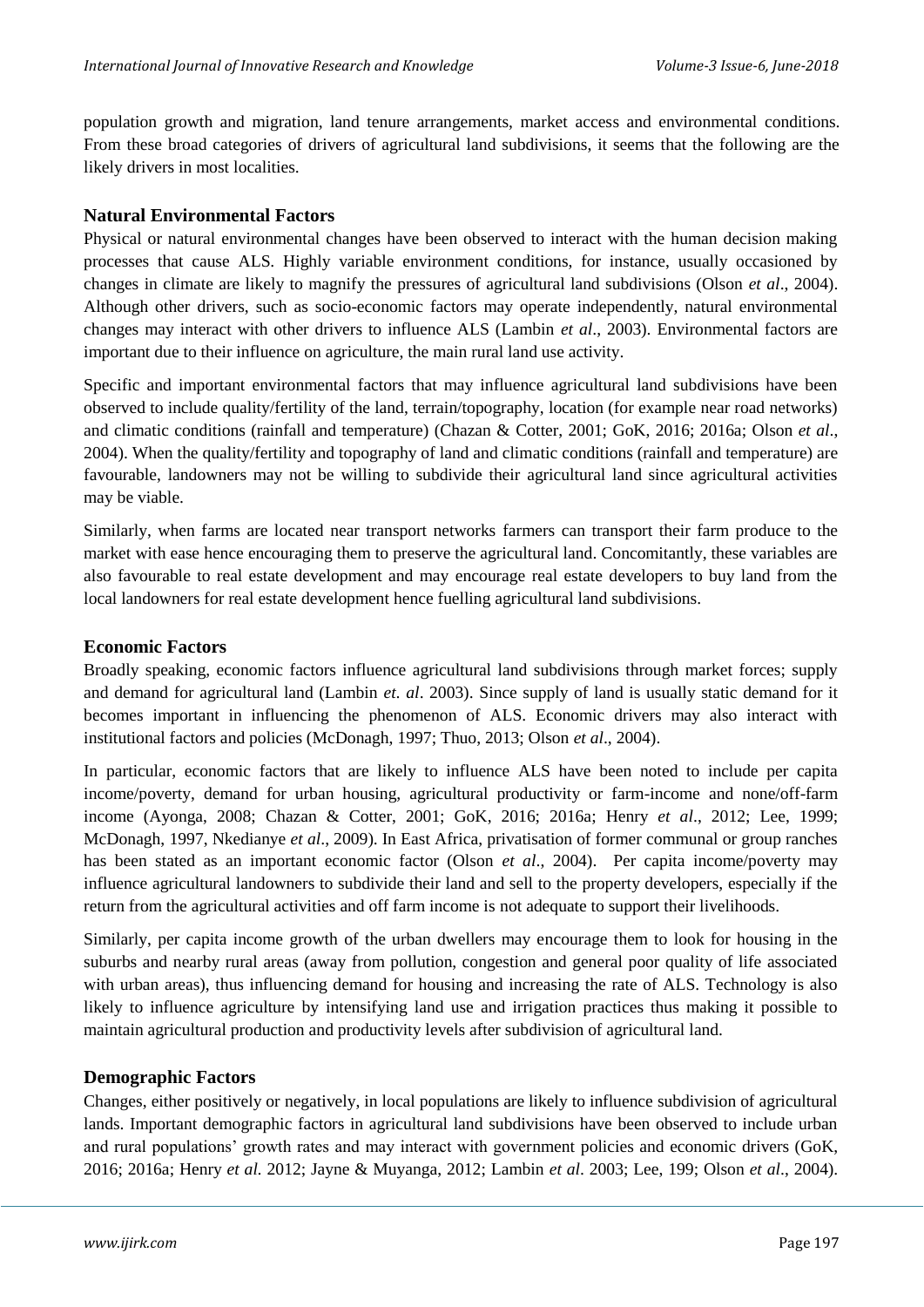Lambin *et al*. (2003) noted that growth of urban aspirations and urban-rural population distribution are important factors in regional ALS within major urban centres, in peri-urban areas and even in remote rural areas. Increase in urban population puts land in the surrounding rural areas under a lot of pressure to transform to urban use such as residential use (Thuo, 2013).

#### **Institutional Factors**

Institutional factors mainly influence ALS indirectly but are influenced directly by political, legal and economic drivers and their interactions with individual landowner decision making. The use of resources such as agricultural land is facilitated by local and national policies thus institutions play a great role in the designation of property rights (Ayonga, 2008; GoK, 2016; Lambin *et al*., 2003; Olson *et al*., 2004; Thuo, 2013).

Olson *et al*. (2004) postulated that key institutional factors that may influence agricultural land subdivisions and transformations are technical capacity and involvement of public in land development decision making processes. Besides, institutional arrangements create exclusive individual property rights in land which, if not managed well, may result to too many owners holding small pieces of agricultural land that cannot guarantee efficient and optimal agricultural production leading to a tragedy of spatial anticommons (Heller, 1998).

#### **Cultural and Social Factors**

Numerous cultural factors may influence decision making process of an agricultural landowner. These variables are often related to political and economic conditions (GoK, 2016; Lambin *et al*. 2003; Nkedianye *et al*., 2009; Thuo, 2013; Scottish government, 2009).

Important sociocultural drivers of ALS in East Africa may include land inheritance practices and land tenure systems (for example customary rights), individualization of titles and acceptability to sell agricultural land (commodification of land) (Mburu, 2009). Insignificant factors have been identified to include changing distribution of land, wealth and power and commercialisation of labour and water resources. Competition or cooperation between groups and changing gender roles and responsibilities may be relevant as well (Olson *et al*., 2004).

## **Government Policy, Laws and Regulations (Political and Legal Factors)**

Government policy, laws and regulations are important drivers of ALS. Policy is a course of action that is formulated and adopted to promote a desired future outcome hence inevitably an indirect driver of ALS (GoK, 2016; Olson *et al*., 2004). The influence of policy on ALS can be more meaningful when observed in an historical perspective to show the outcomes of their interactions with other drivers.

ALS in East Africa, for instance, reflects the influence of both colonial policy and laws extending back to the 19th century. Such regimes have shaped the land tenure systems with wide implications on the access and utilization of agricultural land. The colonial policies and legal frameworks used to enforce them led to alienation of land for Europeans settlements and large scale farming and ranching in the East African region (Partners News, Ogendo, as cited in Society for International Development, 2006). This affected the distribution of agricultural land between the native people and the colonial settlers in Kenya, Tanganyika and Uganda (Olson *et al*., 2004). Such regimes included, for example, the treaties between the Maasai and British in 1911 and 1912 in Kenya (Koissaba, 2015).

Other land laws have granted natives power to subdivide and transfer agricultural land. Essentially, spatial anticommons property rights are created by government policies, laws and regulations under political and economic constraints (Heller, 1998).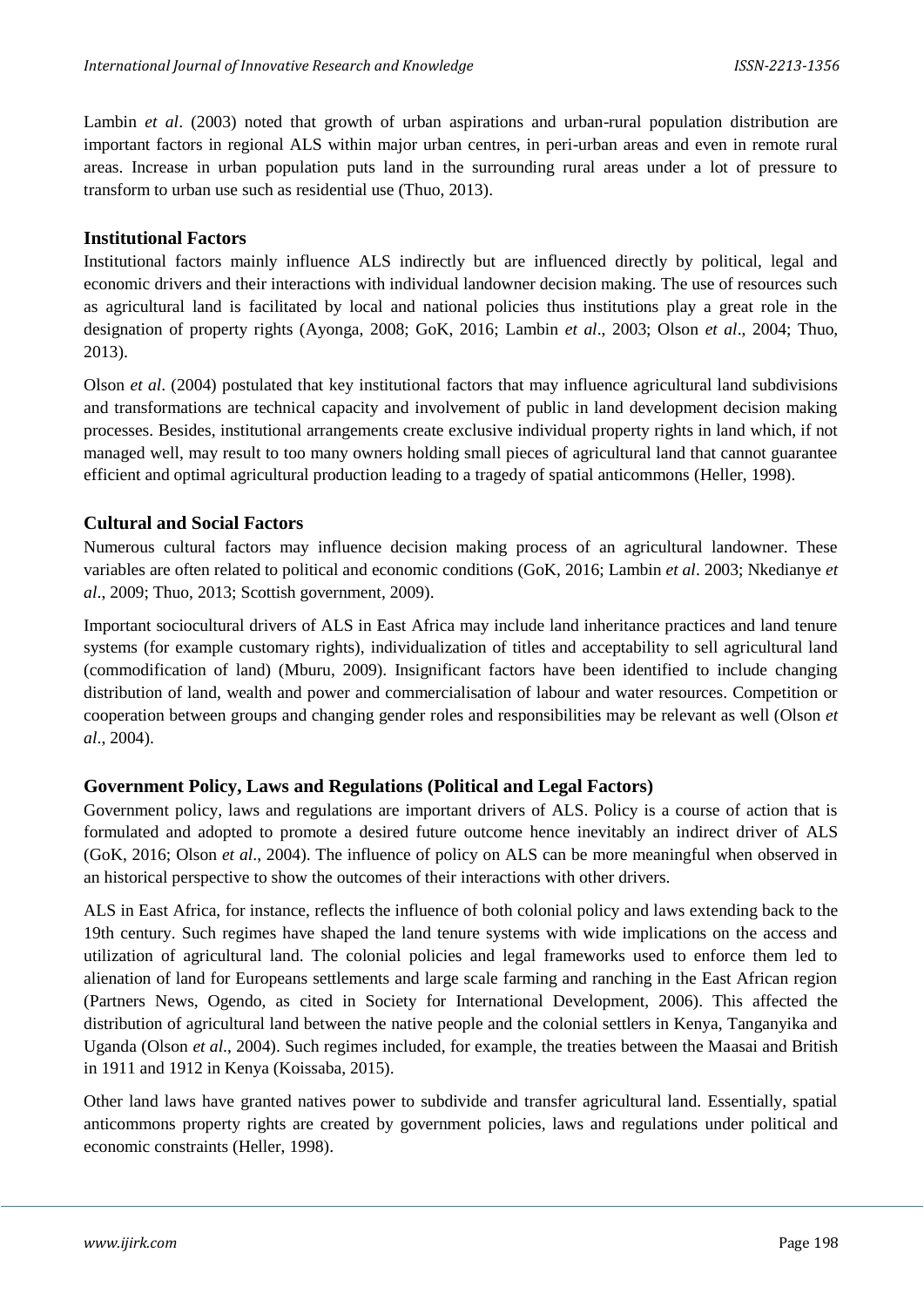## **RESEARCH METHODOLOGY**

#### **Research Design**

Cross-sectional survey and case study designs were utilized in this study. Babbie (1994) postulates that survey design is probably the best method available for studying social phenomena because it allows researchers to collect original data for describing a population too large to observe directly. Subdivision of agricultural land into small sizes is a social phenomenon and a survey approach is appropriate. The choice of the study designs is influenced by the nature of the data and the essence of meeting the study objectives in a cost efficient manner.

#### **Target population, sample size and sampling techniques**

The total target population in this study included all agricultural land parcels and their respective owners in the study area who were accessible at the period of the study. Other respondents included Kajiado County land administration and management officials (County physical planners and surveyors; District physical planners and surveyors; County Land Management Board and Land Control Board).

To estimate the population of the agricultural land parcels and their owners in the study area, the study used the number of households in the study area according to the latest Kenya's national housing and population census statistics of 2009. The total number of agricultural land parcels and their owners was estimated to be approximately 5,000, which is less than  $10,000$  cases. According to Mugenda & Mugenda (1999), when the population is more than 10,000 a sample size of 384 is adequate. When the population is less than 10,000 cases, however, the following formula should be used to estimate sample size.

#### *Box 1: Sample size for agricultural landowners and land parcels*

#### **nf = n/1+n/N Where:**

 $nf$  = desired sample size when the population is less than 10,000

- $n =$  desired sample size when the population is more than 10,000
- $N =$  estimate of the population size.

Using the above formula sample size was calculated as follows:

#### **Nf = 384/1+384/5,000 = 356.6 = 357 Agricultural land parcels & owners**

Source: Adapted from Mugenda & Mugenda, 1999

The study used simple random sampling technique to access the targeted agricultural land parcels and landowners living in their land in the study area at the time of the field survey. This sampling technique was used to survey a total of 39 villages in the study area. Out of the 357 targeted agricultural land parcels and owners, 203 were accessible, resulting to a response rate of approximately 57 per cent which was adequate for analysis purposes (Mugenda & Mugenda, 1999).

#### **Data collection tools**

In this study, collection of data was done using both qualitative and quantitative methods to collect information on agricultural land subdivision. The data sought was mainly primary and secondary data. Primary data was sourced from the survey respondents while secondary data was sourced from libraries, internet and public/government offices, mainly from the Kajiado County government and local land control board. The tools that were used for data collection are as follows.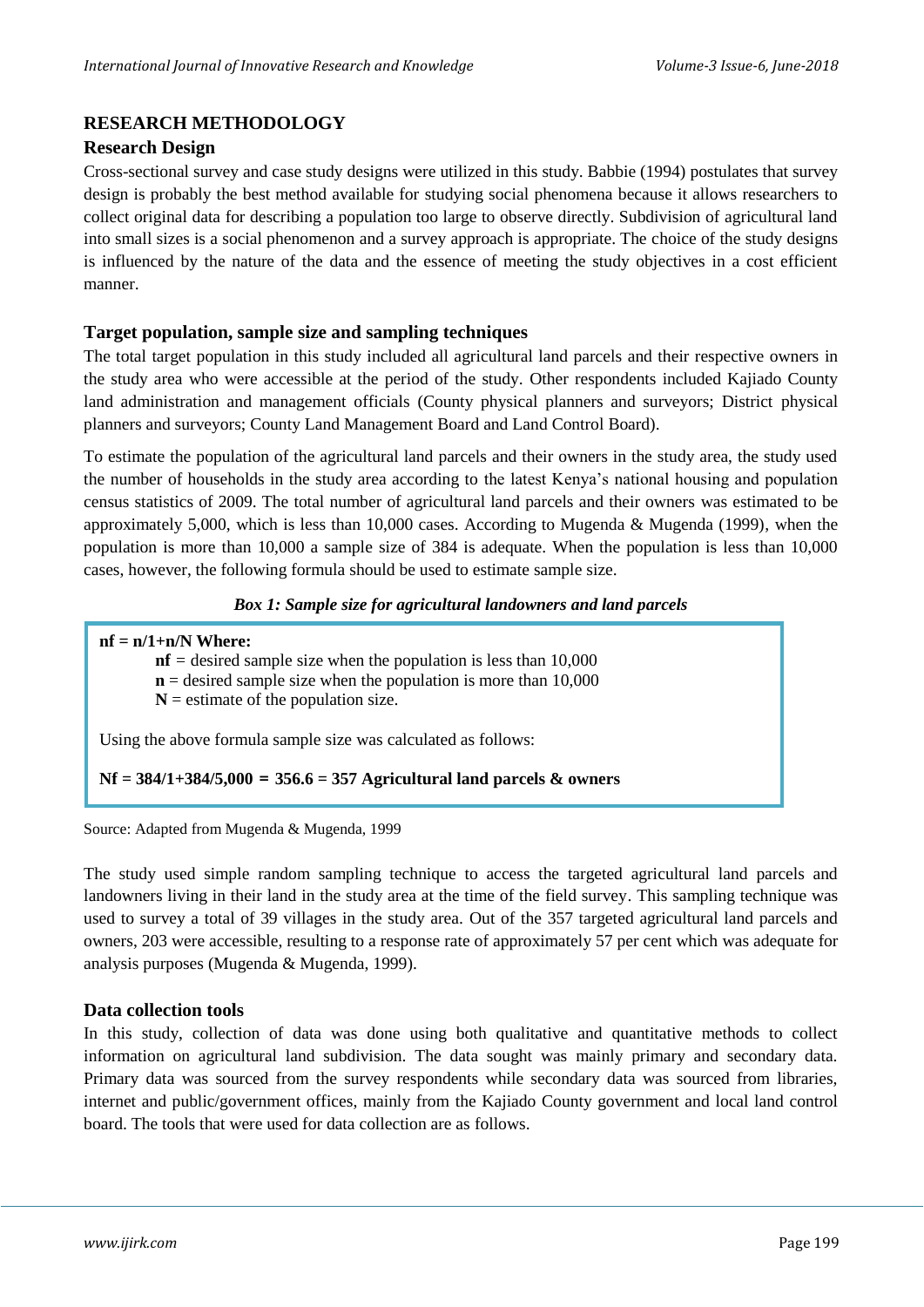#### **Structured observation method**

Non-participant direct observation of documents and the land parcels in the study area was done in a structured manner and data recorded in the process of observations using a note book. The unit of observation was the existing agricultural land sizes and their proximity to services, among other physical factors that may influence demand for agricultural land or the rate of subdivisions. Structured observation method is advisable since it eliminates bias and relates to current information which is not complicated by past events or future aspirations. Besides, it is not dependent with respondent's willingness to participate in a study, unlike in questionnaire method (Kothari, 2004). Consequently, structured observation was used to gather data relevant to the study objectives.

#### **Semi-structured personal interviews**

Interview method involves presentation of oral questions and responses given in the same way by the respondents. Structured interviews are more economical, easier to analyse for generalization purposes and ensures high response rate. In addition, they allow the interviewee to clarify questions hence the researcher is able to gather more data than is possible using observation method (Babbie, 1994; Kumar 2005; Kothari, 2004; Nachmias & Nachmias, 2000). Thus structured interviews were conducted with the key study informants who include the county and district land officials (planners and surveyors), chairman of land control board and county land management board.

#### **Semi-structured self-administered questionnaires/Schedules**

Questionnaire is a proforma with a set of well sequenced questions relevant to the study objectives. Schedules/self-administered questionnaires are more appropriate where the respondents are not well educated than use of questionnaires (Kothari, 2004). Schedules are faster and ensure that data collected is complete without omissions/unanswered questions. They also enable high response rates and enables combination of different methods and personal contact possible (Babbie, 1994; Kumar, 2005). This study used schedules due to the above reasons to collect data from the agricultural landowners.

#### **Data Analysis and Presentation**

The analysis of the drivers of ALS was carried out by presenting the typical drivers identified through literature review to the study respondents to select the ones that are applicable in the area of study. The respondents were then asked to use a numerical horizontal scale of 1 to 4 to rank the drivers in their order of significance whereby 1=Not Important; 2=Less Important; 3=Important and 4=Very Important. Several researchers have used and recommended a horizontal scale of 1 to 4 to represent two extremes; 'not important' and 'very important', respectively. This scale is appropriate to avoid confusion on the respondents (Alreck & Seattle, 1995; Masu, Murigu, Talukhaba, as cited in Kieti, 2015). In so doing, the significant drivers of agricultural land subdivisions were identified and ranked in their order of importance.

Identification of significant drivers of agricultural land subdivision was done using the population mean score and the critical Z-value. Firstly, to further analyze and determine significant drivers of the ALS, the study

used the population mean score ( $X = 2.5$ ), that is the middle point of the 1-4 numerical score, to act as a decision point, whereby any driver whose mean score was found to be below this point was considered to be not significant and any driver with a mean score equal to or above this point was considered to be major or significant driver in influencing ALS. Masu, Murigu, Talukhaba, as cited in Kieti, 2015 have used similar approach. Thus, all the 25 drivers had two assumptions; that all the drivers are not significant in influencing subdivisions of agricultural land and all the drivers are significant in determining the subdivisions of agricultural land in the study area. A driver with a mean score of about 2.5 is considered to be average and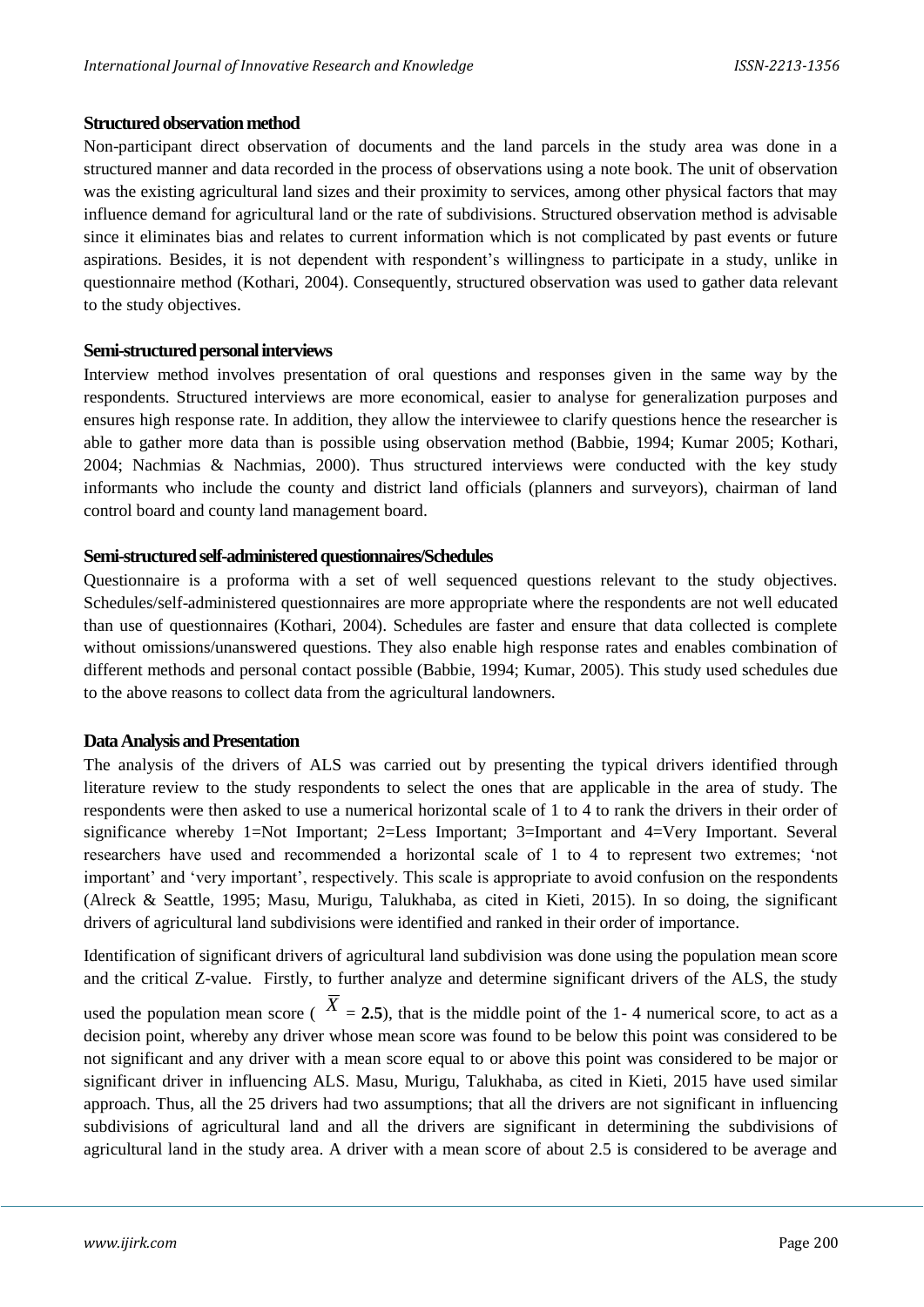important. At this point, the insignificant drivers were dropped for purposes of subsequent further data analysis. Insignificant drivers are those with a mean score below 2.5.

Secondly, identification of significant drivers of agricultural land subdivision was further carried out using z scores. Z-test is a statistical test used to determine whether two means are different. This test is best used when the sample size is large (greater than 30 cases) because under the central limit theorem, as the number of samples gets larger, the samples are considered to be almost normally distributed a requirement for z-test. Besides, for each significance level, the z-test has a single critical value which makes it more convenient to use than the t-test which has separate critical value for each sample size and is best suited for small sample sizes (Kingoriah, 2004). Z-test was therefore used after setting the confidence level at 95%. According to Masu, (as cited in Kieti, 2015), confidence levels help in reducing chances of identifying a particular driver/factor to be significant when actually it is insignificant (Alpha error or type 1 error) or concluding that a particular driver is insignificant while it is actually significant (Beta error or type II error) (Harper, as cited in Kieti, 2015; Kingoriah, 2004).

Since the analysis of the drivers influencing subdivisions of agricultural land were only meant to provide policy direction to the land managers, confidence level was set at 95% to identify significant drivers. Thus ztest analysis provided a decisive way of identifying significant drivers of agricultural land subdivision in the study area. Z-test was performed only on the average/moderate and the major significant drivers as analyzed using the population mean score. The formula for computing z-value calculated for each average/moderate and the major significant driver is shown below, as suggested by Kingoriah, 2004.

 $z = (\overline{X} - \mu) / (\delta / \sqrt{n});$ Where  $z =$  Calculated z-value  $\overline{X}$ = Mean score for each driver  $\mu$  = Population mean score (x for this study is 2.5)  $\delta$  = Standard deviation  $n =$  Sample size (n for this study is 357 cases)

Sirkin (as cited in Kieti, 2015) indicates that critical z-value at 95% probability/confidence level is 1.65. This was used as a decision point, whereby the z-value calculated for each driver was then compared with the critical z-value at 95% confidence level in one-tailed z-test. Where the z-value calculated for each driver was greater than the critical z-value at 95% confidence level, the study was confident that the particular driver was significant in influencing subdivision of agricultural land. Therefore, the critical z value (one-tailed test) at 95% confidence level is 1.65 hence any driver whose computed z value was found to be less than 1.65 was decisively considered to be less significant in influencing agricultural land subdivisions and vice versa.

#### **RESULTS**

#### **Significant Drivers of Agricultural Land Subdivisions in Kajiado County**

Through literature review, 25 typical drivers were identified to be possible drivers behind the phenomenon of agricultural land subdivisions in the study area. The drivers of agricultural land subdivisions in Kajiado County were hypothesized to be a function of demand and supply of agricultural land, which in turn is influenced by various physical, economic, demographic, sociocultural, institutional and political/legal factors. In a nutshell, these are the drivers that either motivate or block farmers from subdividing their land into small pieces. Significant drivers of agricultural land subdivision identified by use of population mean score are presented in table 1 below.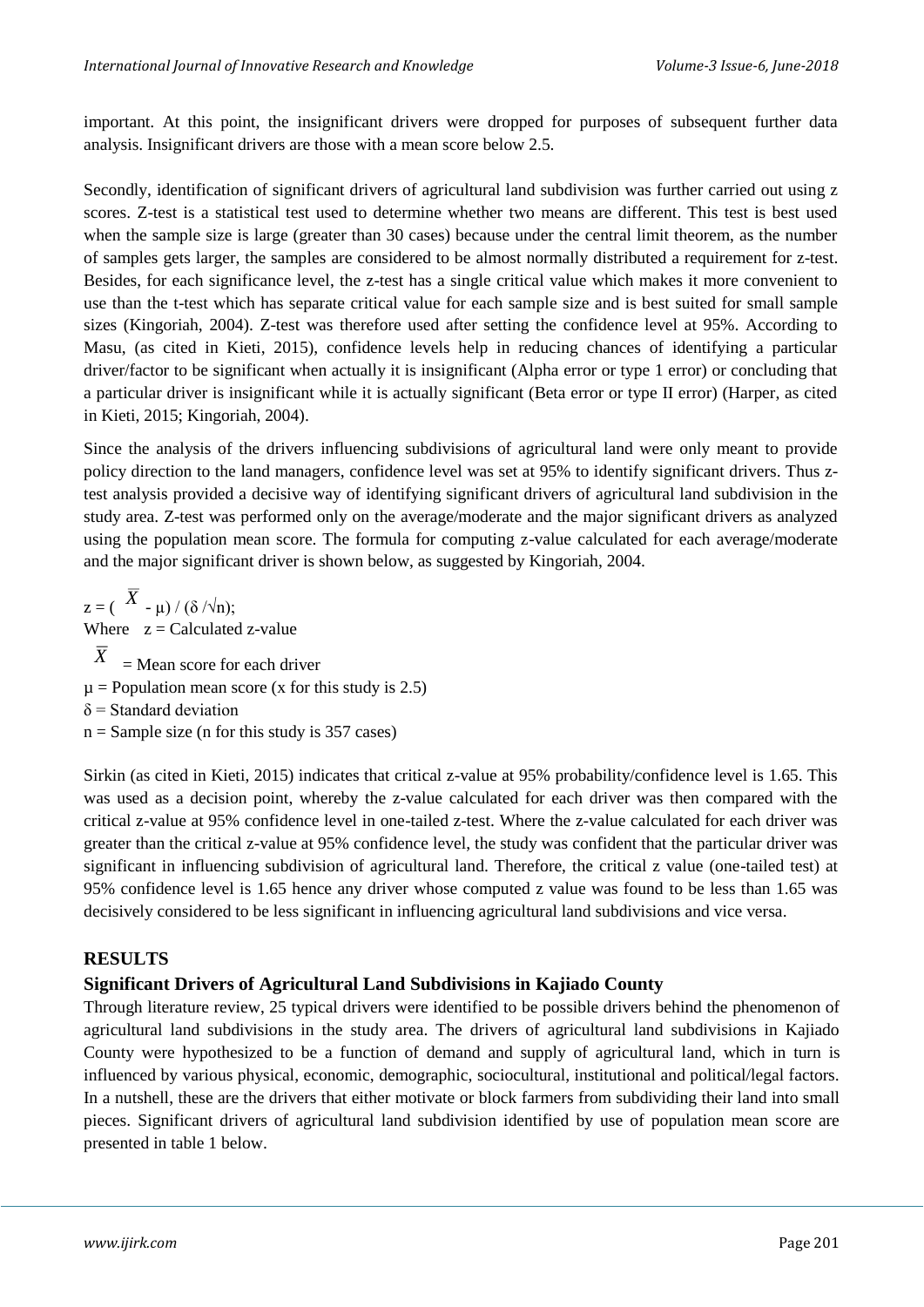|                                                         | Tubic 1. Tuchtgleunon of significant Drivers asing I opination mean score |                | <b>Mean</b>               | Score Type of Driver  |
|---------------------------------------------------------|---------------------------------------------------------------------------|----------------|---------------------------|-----------------------|
|                                                         |                                                                           |                | $\overline{X}$ )          |                       |
| <b>Driver</b>                                           | <b>Rating</b>                                                             | Percentage (%) |                           |                       |
| Land inheritance practices                              | Not important                                                             | 0.0%           |                           | Socio-cultural factor |
|                                                         | Less important                                                            | 0.5%           |                           |                       |
|                                                         | Important                                                                 | 10.7%          |                           |                       |
|                                                         | Very important                                                            | 86.8%          |                           |                       |
|                                                         | <b>Total</b>                                                              |                | $\bar{X}$<br>$= 3.8$      |                       |
| Individualization of titles                             | Not important                                                             | 0.5%           |                           | Socio-cultural factor |
|                                                         | Less important                                                            | 0.0%           |                           |                       |
|                                                         | Important                                                                 | 7.6%           |                           |                       |
|                                                         | Very important                                                            | 87.8%          |                           |                       |
|                                                         | <b>Total</b>                                                              |                | $\overline{X}$<br>$= 3.7$ |                       |
| Price/Value of agricultural land                        | Not important                                                             | 6.6%           |                           | Economic factor       |
|                                                         | Less important                                                            | 4.6%           |                           |                       |
|                                                         | Important                                                                 | 34.7%          |                           |                       |
|                                                         | Very important                                                            | 50.0%          |                           |                       |
|                                                         | <b>Total</b>                                                              |                | $\bar{X}$<br>$= 3.2$      |                       |
| Demand for urban housing                                | Not important                                                             | 6.1%           |                           | Economic factor       |
|                                                         | Less important                                                            | 10.7%          |                           |                       |
|                                                         | Important                                                                 | 32.7%          |                           |                       |
|                                                         | Very important                                                            | 48.0%          |                           |                       |
|                                                         | <b>Total</b>                                                              |                | $\overline{X}$<br>$= 3.2$ |                       |
| Future expectations<br>value<br>on<br>agricultural land | ofNot important                                                           | 10.2%          |                           | Economic factor       |
|                                                         | Less important                                                            | 6.6%           |                           |                       |
|                                                         | Important                                                                 | 22.4%          |                           |                       |
|                                                         | Very important                                                            | 56.1%          |                           |                       |
|                                                         | <b>Total</b>                                                              |                | $\overline{X}$ = 3.2)     |                       |

*Table 1: Identification of Significant Drivers using Population Mean Score*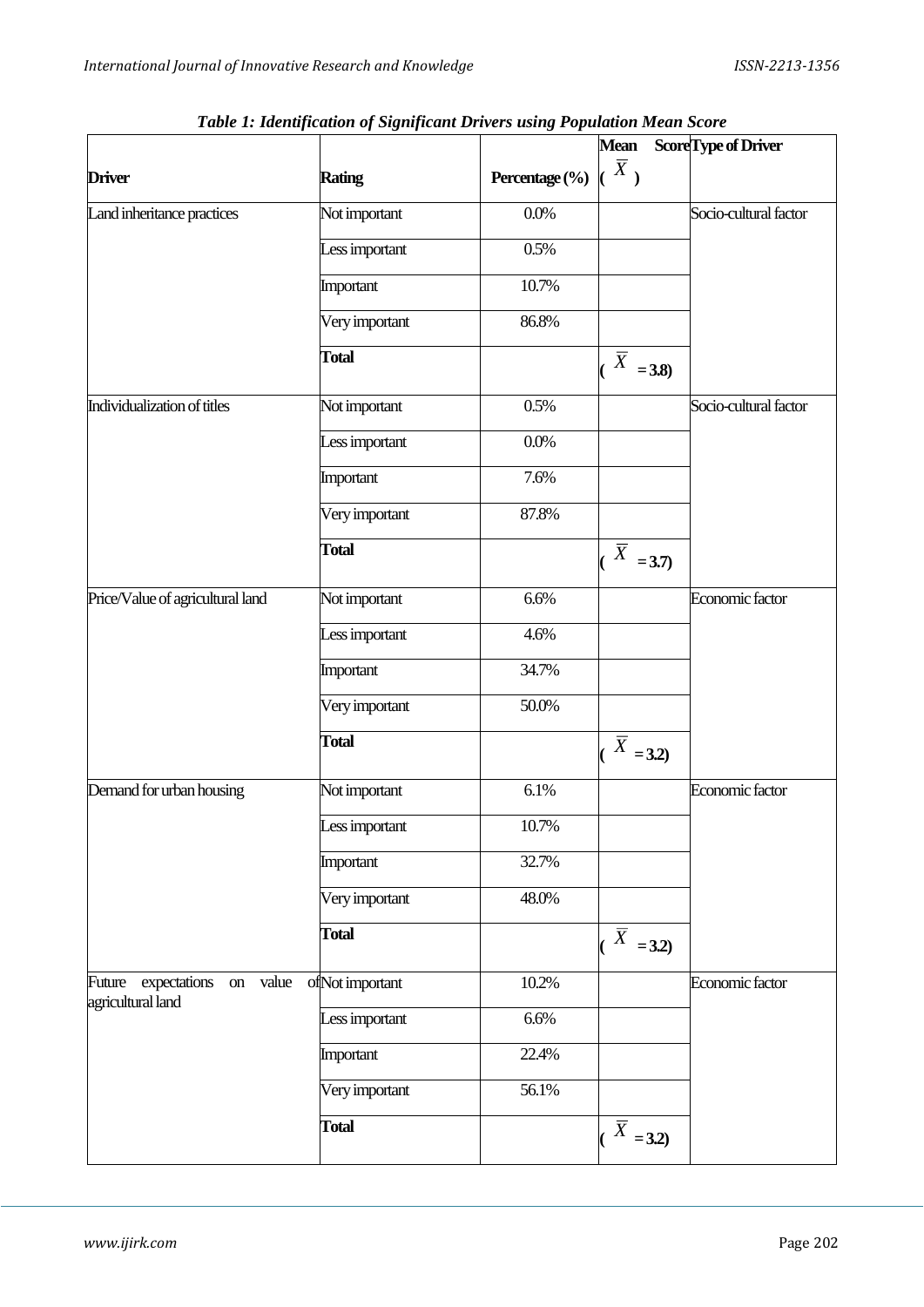| Customary land tenure systems | Not important  | 5.1%  |                           | Socio-cultural factor |
|-------------------------------|----------------|-------|---------------------------|-----------------------|
|                               | Less important | 4.6%  |                           |                       |
|                               | Important      | 30.5% |                           |                       |
|                               | Very important | 54.3% |                           |                       |
|                               | <b>Total</b>   |       | $\bar{X}$<br>$= 3.2$      |                       |
| Off-farm income               | Not important  | 6.1%  |                           | Economic factor       |
|                               | Less important | 8.7%  |                           |                       |
|                               | Important      | 42.3% |                           |                       |
|                               | Very important | 40.8% |                           |                       |
|                               | <b>Total</b>   |       | $\bar{X}$<br>$= 3.1$      |                       |
| Price/Value of urban land     | Not important  | 6.1%  |                           | Economic factor       |
|                               | Less important | 8.7%  |                           |                       |
|                               | Important      | 42.9% |                           |                       |
|                               | Very important | 38.3% |                           |                       |
|                               | <b>Total</b>   |       | $\overline{X}$<br>$= 3.1$ |                       |
| Rural population growth rate  | Not important  | 8.7%  |                           | Demographic factor    |
|                               | Less important | 6.7%  |                           |                       |
|                               | Important      | 34.4% |                           |                       |
|                               | Very important | 45.1% |                           |                       |
|                               | <b>Total</b>   |       | $\bar{X}$<br>$= 3.1$      |                       |
| Urban population growth rate  | Not important  | 6.2%  |                           | Demographic factor    |
|                               | Less important | 11.3% |                           |                       |
|                               | Important      | 51.8% |                           |                       |
|                               | Very important | 25.6% |                           |                       |
|                               | <b>Total</b>   |       | $\overline{X}$ = 2.9)     |                       |
| Supply of agricultural land   | Not important  | 10.7% |                           | Economic factor       |
|                               | Less important | 8.7%  |                           |                       |
|                               | Important      | 43.4% |                           |                       |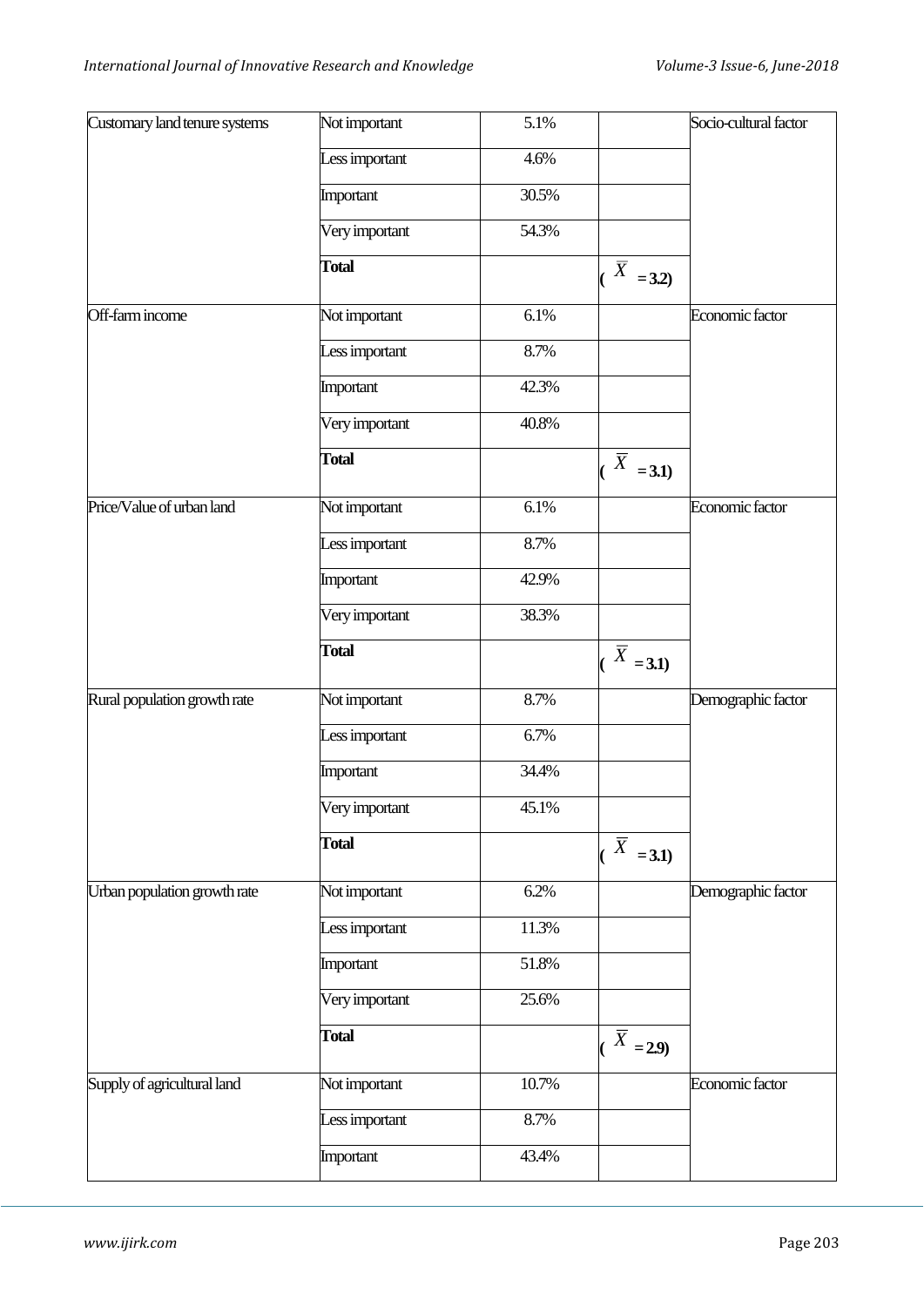|                                                          | Very important | 31.6% |                           |                         |
|----------------------------------------------------------|----------------|-------|---------------------------|-------------------------|
|                                                          | <b>Total</b>   |       | $\overline{X}$<br>$= 2.8$ |                         |
| Proximity of agricultural land to services Not important |                | 12.8% |                           | Natural/Physical factor |
|                                                          | Less important | 21.4% |                           |                         |
|                                                          | Important      | 48.5% |                           |                         |
|                                                          | Very important | 15.3% |                           |                         |
|                                                          | <b>Total</b>   |       | $\overline{X}$<br>$= 2.6$ |                         |
| Agricultural land use policies and laws                  | Not important  | 20.8% |                           | Political/legal factor  |
|                                                          | Less important | 17.8% |                           |                         |
|                                                          | Important      | 35.0% |                           |                         |
|                                                          | Very important | 21.8% |                           |                         |
|                                                          | <b>Total</b>   |       | $\overline{X}$<br>$=2.5$  |                         |

Source: Field Survey, 2016/2017

The factors that had a value rating with a mean score of less than 2.5 (population mean score) were considered to be statistically less significant in agricultural land subdivisions and included: temperature ( $\hat{X} = 1.1$ ), topography ( $\overline{X}$  =1.2), rainfall ( $\overline{X}$  =1.3), Cost of agricultural finance / interest rates ( $\overline{X}$  =1.5), demand for agricultural products ( $\overline{X}$  =1.6), availability of agricultural finance / credit / capital ( $\overline{X}$  =1.6), public participation in agricultural land development decision making process ( $X = 1.6$ ), Farm income ( $X = 1.7$ ), Off-farm income ( $\overline{X}$  =1.7), local land institutional technical capacity ( $\overline{X}$  =1.9), quality / fertility of land  $(X \neq 2.0)$  and commodification of land  $(X \neq 2.3)$ .

The analysis of 25 factors by the use of population mean score failed to conclusively isolate the significant factors influencing agricultural land subdivision in the study area. The reason was due to the fact that confidence levels had not been put into consideration. This would help in lowering the errors that come with identification of the significant factors. The errors can be reduced by using Z test for the statistical significance on these factors to further identify the significant ones.

The drivers whose mean score rating were equal to or more than the population mean score ( $X = 2.5$ ) are significant in influencing subdivisions of agricultural land in the study area. Z test was done on the factors which were significant and also average in terms of their influence on the agricultural land subdivision and are shown in table 1 above. Table 2 below indicates the results for the Z test for each of the factors with mean score rating equal to or more than the population mean score (**2.5**).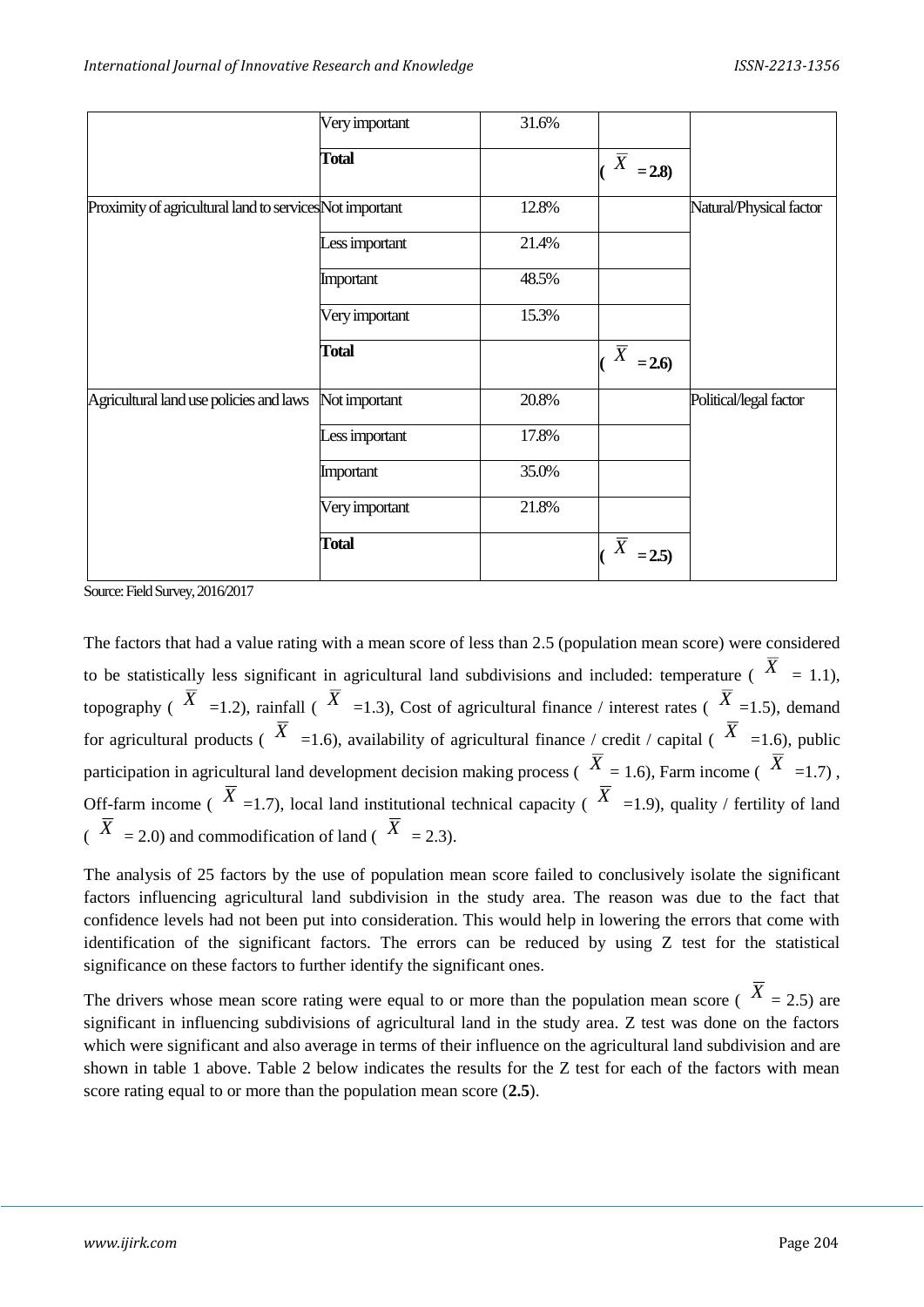| <b>Variable</b>                     | <b>Critical Z value at</b><br>95% confidence level | <b>Calculated</b><br><b>Z</b> value | <b>Remarks</b>            |
|-------------------------------------|----------------------------------------------------|-------------------------------------|---------------------------|
|                                     | (one-tailed test)                                  |                                     |                           |
| inheritance<br>Agricultural<br>land | 1.65                                               | 42.32                               | Factor is significant     |
| practices                           |                                                    |                                     |                           |
| Individualization of titles         | 1.65                                               | 32.06                               | Factor is significant     |
| Price of agricultural land          | 1.65                                               | 30.89                               | Factor is significant     |
| Demand for urban housing            | 1.65                                               | 26.54                               | Factor is significant     |
| Future expectations on the value of | 1.65                                               | 25.89                               | Factor is significant     |
| agricultural land                   |                                                    |                                     |                           |
| Customary land tenure systems       | 1.65                                               | 22.56                               | Factor is significant     |
| Off-farm income                     | 1.65                                               | 22.09                               | Factor is significant     |
| Price of urban land                 | 1.65                                               | 21.67                               | Factor is significant     |
| Rural population growth rate        | 1.65                                               | 20.78                               | Factor is significant     |
| Urban population growth rate        | 1.65                                               | 16.52                               | Factor is significant     |
| Supply of agricultural land         | 1.65                                               | 1.254                               | Factor is not significant |
| Proximity of agricultural land to   | 1.65                                               | 0.89                                | Factor is not significant |
| services                            |                                                    |                                     |                           |
| Agricultural land use policies and  | 1.65                                               | $-1.53$                             | Factor is not significant |
| laws                                |                                                    |                                     |                           |

*Table 2: Identification of Significant drivers using Critical and Calculated Z values*

Source: Field Survey, 2016/2017

From the above analysis, it is clear that 10 out of the13 factors have the calculated Z values greater than the critical Z value at 95% confidence level. The ten factors were found to be significant in influencing agricultural land subdivisions.

A summary of responses from the Kajiado land officials indicates that the key drivers/challenges facing administration and management of agricultural land in Kajiado County is inadequate institutional capacity mainly in form of inadequate technical staff and finances to carry out proper and effective control of land development. The local land control board, for instance, has no physical planner and has got only one land surveyor. Similarly, the Kajiado County Land Management Board is facing similar technical staff deficiency since it has no physical planner and has got only one land surveyor. This may affect negatively development control efforts in the area. The chairman of the local land control board also lamented lack of clarity on the role of the National Land Commission [NLC] or the newly established county land management boards and the local land control boards, citing unnecessary interference from the County government.

In addition, the chairman of the local land control board, the local land institution under which agricultural land subdivision falls directly, cited government's limited role in control of private property development. This challenge could be based on the erroneous assumption that ownership right, as guaranteed in the Kenyan Constitution 2010, is equal to user rights hence private landowners are expected to use their private property as they deem fit, without state interference (neoliberalism tendencies). These frustrations could also imply inadequate land administration and management policy and regulatory guidelines.

#### **DISCUSSION**

The important drivers of agricultural land subdivision in the study area, as ranked by the respondents and z test, are discussed below.

#### **Land inheritance practices**

Agricultural land inheritance practices was rated as the most significant driver of agricultural land subdivisions

in the study area ( $X = 3.8$ ,  $Z = 42.32$ ). Indeed, a total of 120 landowners (59%) had acquired their land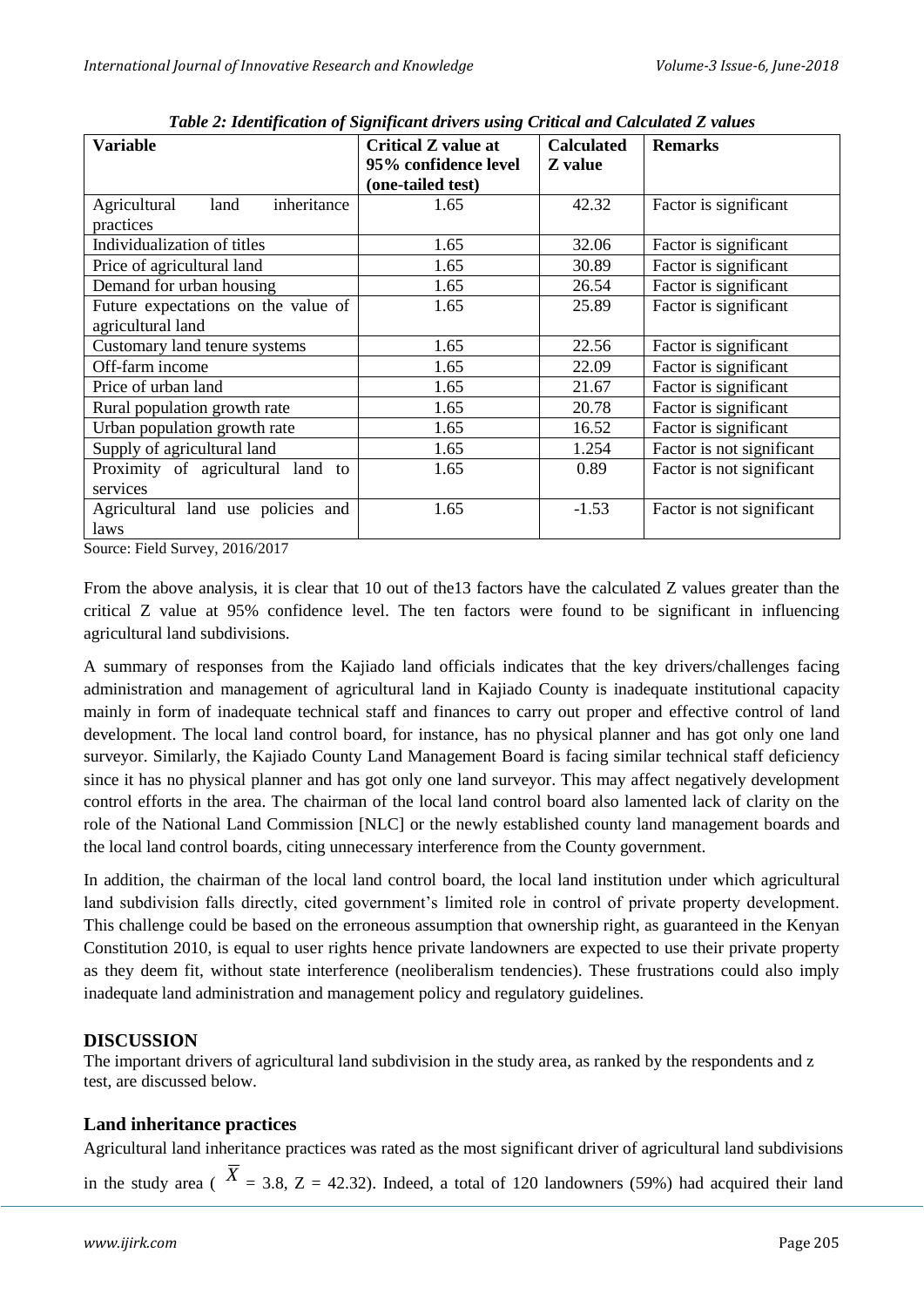through inheritance while 19 landowners (9%) reported to have subdivided their agricultural land among their sons without selling a portion. This finding concurs with findings of a previous study by Mburu (2009) who found land inhertaice practices to be key driver of agricultural land subdivision in Gatundu district, Kenya. Thuo (2013) also established land inheritance to be an important driver of agricultural land subdivision in Kiambu County. Similarly, the Kenya draft National Land Use Policy (NLUP) and National Spatial Plan (NSP) have all identified land inheritance to be important driver of subdivision of agricultural land (GoK, 2016; 2016a). Elsewhere (Lambin *et al*., 2003; Scottish Government, 2009) socio-cultural factors have been found to be important drivers in agricultural land subdivision. Subdivision of agricultural land for inheritance purposes without enclosures/fencing off may not be a bad thing as it may not hinder large scale agricultural production and movement of livestock. This is made possible by the close relationship of the family members thus enabling land to be used as a whole and avoiding tragedy of the spatial anticommons (Heller, 1998).

Families are sometimes however not close-knit. Besides, private property rights grants landowners exclusive right of access and use. Moreover, some agricultural land may be idle or owned by non-agricultural owners. All these scenarios are likely to reduce cooperation in the community. Essentially, in the long run agricultural production may be curtailed due to increased transaction costs/cost of agricultural production (for example the time spent in informal negotiations and informal land management efforts).

## **Individualization of titles**

Individualization of titles was ranked as the second most significant driver of agricultural land subdivisions

 $\hat{X}$  = 3.7, Z = 32.06). A total of 198 landowners (98%) had reported to have private titles to their land. A similar finding was determined by Ayonga (2008) who found private title deeds without restrictions on the use of land to be important driver of land subdivision and land use conflicts in the peri-urban areas of Nairobi and Kajiado County. Thuo (2013) also found individualization of land ownership to be an important factor in influencing land subdivisions in urban fringes of Kiambu County while Olson *et al*., (2004) established private titles to be key driver of agricultural land transformation in east Africa. Previously the agricultural land in Kenya was mainly communally owned and issues of land subdivisions were not very common.

The land tenure in Kenya, however, has changed for most of the communal agricultural land to private ownership, making it easier to transact with agricultural land. This has largely been facilitated by the Registered Land Act, cap. 300 (repealed) which granted agricultural landowners freehold interest, with powers to subdivide and transfer land. The government intended to foster economic development by ensuring that agricultural landowners could access finance using their land as collateral. The private individual titles, however, do not have provisions on the allowable minimum land sizes, a situation that has partly led to the phenomenon of agricultural land subdivisions into small/uneconomic sizes. Therefore, private land rights in agricultural land appear to have promoted neo-liberalism tendencies by promoting superiority of private property, market forces, commodification of agricultural land and entrepreneurial character of landowners.

## **Price/value of agricultural land**

The third most significant driver of agricultural land subdivisions is price/value of the agricultural land ( $X =$ 3.2,  $Z = 30.89$ ). This is an economic factor which signifies presence of neo-liberalism through market forces of demand for agricultural land. Some previous studies have found a positive correlation between price of agricultural land and rate of subdivision (Chazan & Cotter, 2001; Lee, 1999; Henry *et al*. 2012; Olson *et al*., 2004). Locally, Thuo (2013) has determined price of agricultural land to be important in influencing subdivision of agricultural land, especially in the urban fringes of Nairobi City and Kiambu County. Nkedianye *et al*. (2009) also found price of agricultural land to be an important driver in agricultural land subdivision in some parts of Kitengela area near the Nairobi National Park. Data from the estate agents in the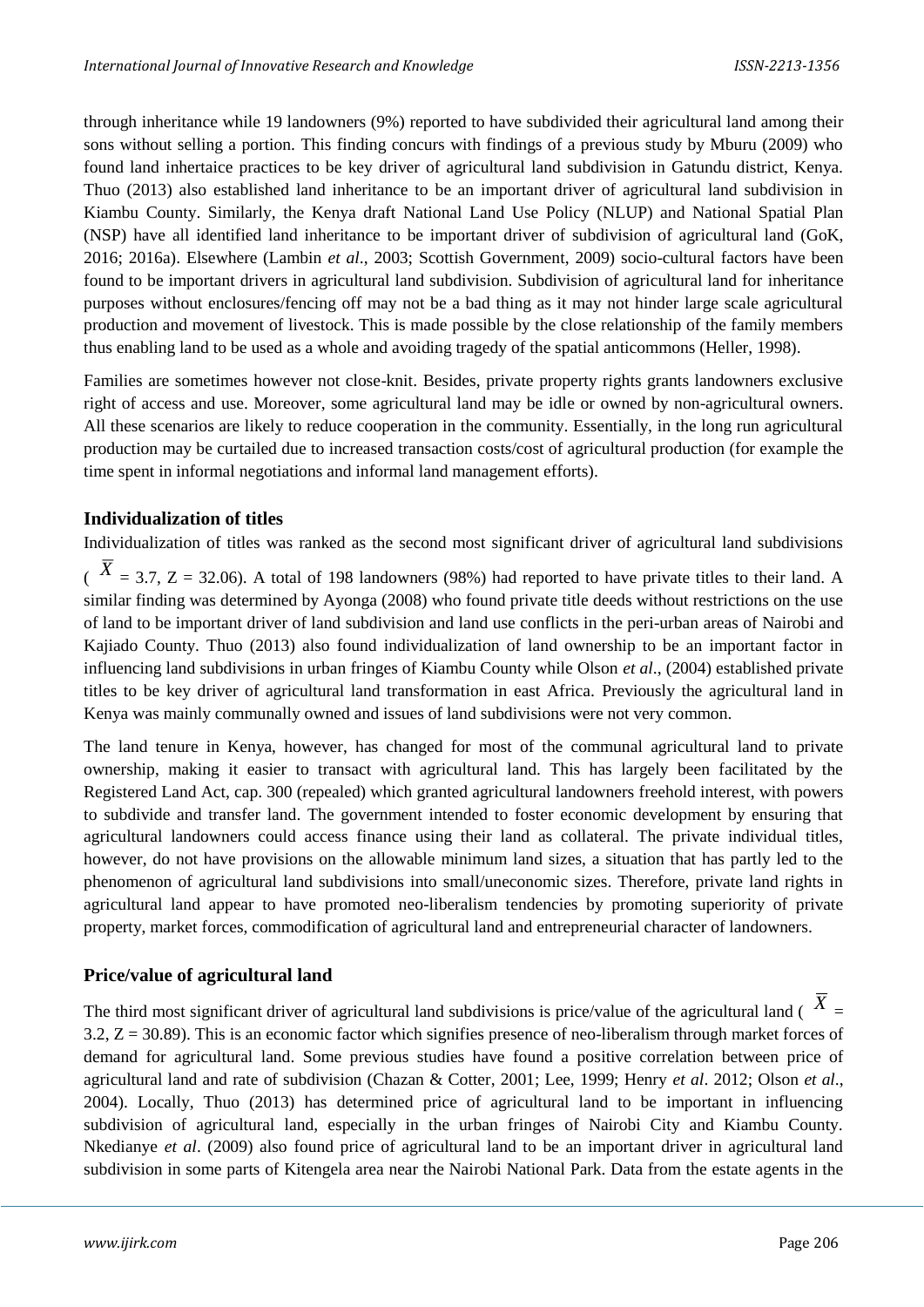study area revealed that the average price of the agricultural land in the study area has been increasing over the years from an average of about 1 million per ha in 2006 to an average of 7.5 million per ha in 2015, translating to approximately 650% increase over a period of 10 years.

On one hand this positive trend in agricultural land value is likely to entice the landowners to subdivide and sell off portions of their agricultural land. The increasing average agricultural land value coupled with the perception that there is plenty supply of land in the study area could be motivating farmers to subdivide and sell off part of their land. These trends may also create favourable environment for private individuals to speculate on agricultural land as land investors expect to reap higher prices in the future. Lack of an effective taxation instruments and a regulation on the minimum land holding acreages are likely to further fuel these trends over time. On the other hand, however, high price/value of agricultural land is likely to restrain expansion of agricultural production since land would be expensive to acquire in the future. Economies of scale would thus be absent or expensive to attain for the farmers who would wish to expand their operations.

## **Demand for urban housing**

Demand for urban housing was ranked as the fourth most significant driver of agricultural land subdivisions in

the study area ( $X = 3.2$ ,  $Z = 26.54$ ). Previous studies which have identified this factor to be important in agricultural land subdivision elsewhere include Lee, (1999), McDonagh, (1997); and Thuo, (2013). Demand for urban housing could signify expansion of urban areas, pointing to a possibility of application of the urban growth theories such as concentric rings, sector and multiple nuclei or residential location theory.

This driver, however, could easily be confused with speculation on the agricultural land. In-depth interviews with key informants and some landowners revealed that some developers were buying land from the farmers then subdividing into small sub-plots to sell to private individuals for housing development yet the area may be lacking basic services to support real estate development. From personal observations, some developers have constructed earth access roads to hoodwink land buyers that the agricultural land is ripe for development. From observations it was evident, however, that after the small sub-plots are sold no housing development takes place, possibly due to lack of supporting services. This leaves the small sub-plots 'undeveloped' for a long time thus taking agricultural land out of production prematurely.

Besides, all agricultural land should not be considered as future urban land. Agricultural land will continue to be important to both rural and urban dwellers thus vital agricultural land should be protected from subdivision into small sizes and subsequent conversion into urban use.

## **Future expectations on the value of agricultural land**

Demand for urban housing and the increasing average price/value of agricultural land could explain why the respondents ranked future expectations on the value of agricultural land as the fifth most significant driver of

agricultural land subdivisions ( $\overline{X}$  = 3.2, Z = 25.89). This finding is similar to some previous studies (see Ayonga, 2008; Chazan & Cotter, 2001; Henry *et al*., 2012; Thuo, 2013). This driver, an economic factor, again shows application of neo-liberalism theory since change in market prices and values indicate market forces to be important market regulator.

Land investors are likely to influence high demand for agricultural land in the hope of reaping higher prices in the future. This seems to have created a 'buy-and-wait' trend in the agricultural land, making agricultural land not to be used productively and sustainably as per the prescriptions of the Kenya Constitution and the National Land Policy (GoK, 2010; 2009). This is because once agricultural land is subdivided into bare minimum subplots it is likely to influence future land use patterns and may hinder agricultural production or proper future urban development by creating incompatible land uses (Ayonga, 2008).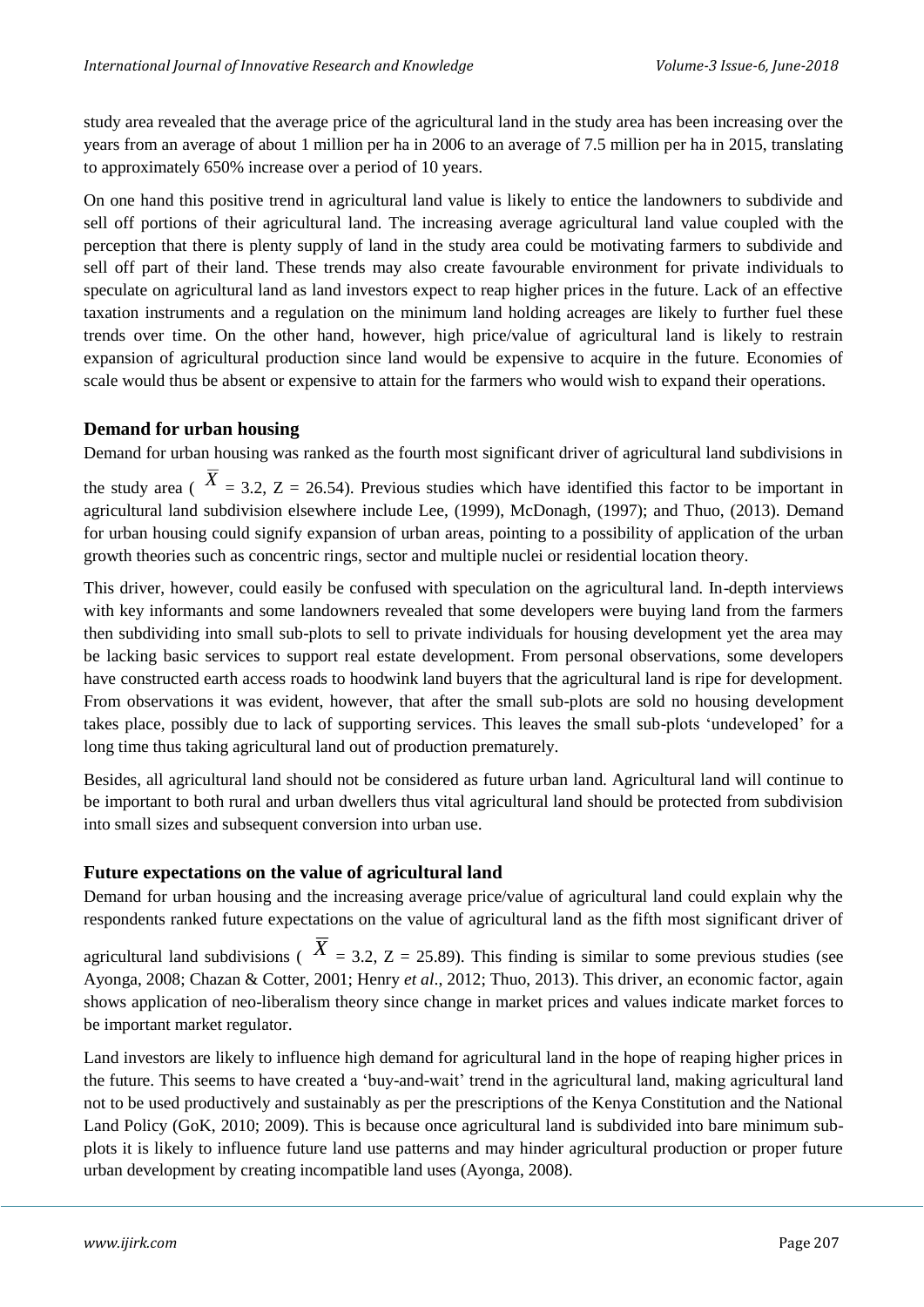The 'buy-and-wait' trends in agricultural land appear to assume that residential development is the only urban development necessary both currently and in the future. Through personal observations, for instance, there were no many 'industrial or institutional land for sale' adverts in the study area. This may create problems in the future as urbanization engulfs the rural areas by making it difficult to plan for the various urban land uses. This has been evident in the peri-urban areas in Kenya (Ayonga, 2008).

#### **Customary land tenure systems**

Customary land tenure systems (men owning land on behalf of family) was ranked as the sixth most significant driver of agricultural land subdivisions in the study area ( $X = 3.2$ ,  $Z = 22.56$ ). Olson et al., (2004) & Nkedianye *et al*., 2009 have found customary land tenure systems to be important drivers of agricultural land subdivision in east Africa. This was mainly so because most of the decisions regarding land, including ownership and transfer of agricultural land, were found to be a prerogative of the male gender. Out of the 203 agricultural land parcels surveyed, 187 (92%) were registered in the name of the male head of the household and only 6 parcels (3%) were registered under the female head of family, mostly the female headed households.

Interviews with the land officials revealed that sometimes the men, under whom the agricultural land is registered, make decision to subdivide and sell/transfer portions of their land without consulting their wives and children. This allegation was further verified by existence of cases and caveats/prohibitions on land sales at the Kajiado lands office. Customary land tenure system is a sociocultural factor which could be used by landowners to achieve economic self-gratification, as per the dictates of the neo-liberalism theory. Besides, a total of 19 landowners (9%) reported to have subdivided their agricultural land among their sons.

#### **Income of the agricultural landowner**

Poverty/per capita income was ranked as the seventh most significant driver of agricultural land subdivisions

in the study area ( $X = 3.1$ ,  $Z = 22.09$ ). The respondents reported that sometimes they sell agricultural land to meet their immediate domestic needs like buying clothes and paying school fees for their children. This finding concurs with some previous research (see Chazan & Cotter, 2001; Henry *et al*., 2012; Nkedianye *et al*., 2009; Thuo, 2013). The government of Kenya has also taken income of the landowner to be an important driver of agricultural land subdivision (GoK, 2016; 2016a). The total average annual income bracket (from both farm and off-farm ventures) for majority of the landowners (51%) were reported to be between Kshs.  $201,000 - 250,000$ , mainly from agricultural activities.

This finding suggests that majority of the households could be living below the international poverty line of US\$ 1.90 per day, considering the average size of the household of 5 members. According to the County Government of Kajiado (2013), and the Kenya National Bureau of Statistics [KNBS] & Society for Internal Development [SID], (2013), almost 50% of the Kajiado County's population lives below poverty line. Thus, agricultural landowners are likely to subdivide and sell portions of their land as a source of livelihood, yet majority derive their livelihood from the agricultural land through agricultural activities. Given the tendencies of neo-liberalists, market forces are bound to control the property market where the property owners are poor.

#### **Price/value of urban land**

Price of urban land was ranked as the eighth most significant driver of subdivisions of agricultural land in the study area ( $\overline{X}$  = 3.1, Z = 21.67). Ayonga (2008) established that high price of urban land in Nairobi City has forced urban dwellers to look for cheaper land in the urban fringes of Nairobi and Kajiado County. Similarly, Thuo (2013) identified increase in price of urban land in Nairobi City to be an important driver of land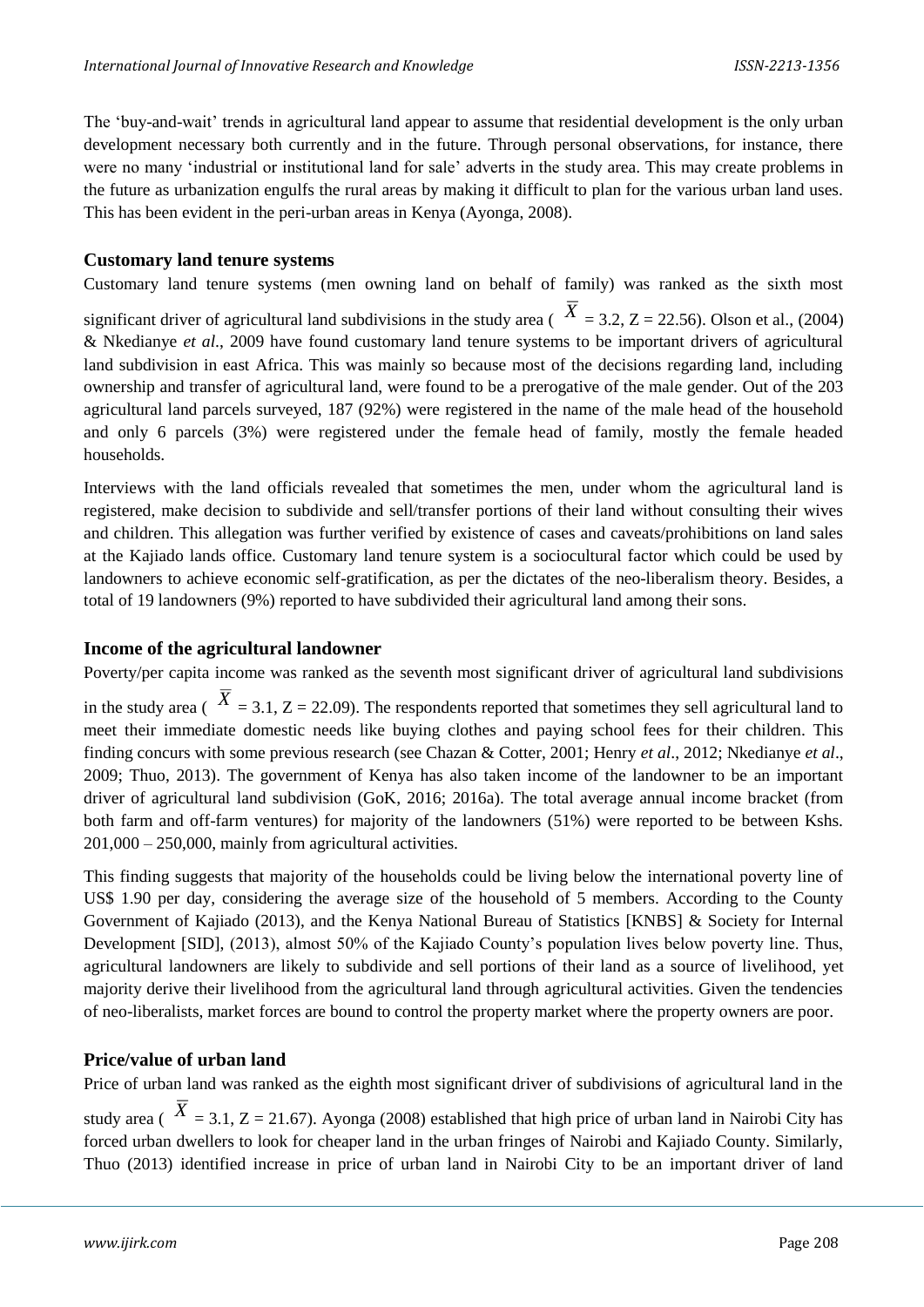subdivision in Kiambu County. Elsewhere (see Chazan & Cotter, 2001; GoK, 2016; 2016a; Lee, 1999; McDonagh, 1997; Olson *et al*., 2004) previous studies have found value/price of urban land to be important driver of subdivision of agricultural land.

This finding could be explained by the rising prices/value of urban land in Nairobi City (the largest and capital city/urban area of Kenya) and the surrounding/satellite urban areas. According to a property price index published by the HassConsult Limited (2016), the average price per acre of urban land in Nairobi increased from Kshs. 74.87 million in December, 2007 to Kshs. 441.32 million/ha in June, 2016 translating to an increment of 7.12 fold over the stated period.

Similarly, the price of urban land in the satellite urban areas, including Kitengela Township, went up from an average of Kshs. 5.93 million/ha to 39.04 million (6.47 fold) per ha over the same period. The increasing prices of urban land is making land within the urban areas to be way beyond the reach of the low and middle urban income earners, forcing them to look for affordable land in the surrounding rural areas hence fuelling subdivisions of agricultural land. Market land price/value is a function of the market forces of demand and supply. Therefore, price of urban land is an indicator of neo-liberalism tendencies.

## **Rural population growth rate**

Rural population growth rate ( $X = 3.1, Z = 20.78$ ) was ranked the ninth most important factor in influencing subdivision of agricultural land. This finding coincides with Jayne & Muyanga's (2012) who found rural population growth rate to be significant driver of agricultural land subdivision in the densely populated areas of central parts of Kenya. Lambin *et al*., (2003) and Olson *et al*., (2004) have also determined rural population growth rate to be significant driver of agricultural land transformation.

Positive growth of rural population coupled with agricultural land inheritance practices is likely to fuel subdivisions of agricultural land in the study area. Indeed, this is likely to be the future trend, if policy interventions are not put in place by the rural land managers. The population of Kajiado County, as well as the Kenyan population, has been growing over the years. The current population growth rate in Kajiado County is at 5.5% per annum which is almost twice higher than the national's population growth rate of 2.9% per annum (County Government of Kajiado, 2013). Rural population growth rate is a demographic factor which is likely to be influenced by the economic and other factors.

## **Urban population growth rate**

Urban population growth rate was ranked as the last/tenth most significant driver of agricultural land

subdivisions in the study area ( $X = 2.9$ ,  $Z = 16.52$ ). This driver signifies application of the urban growth theories which postulate that urban areas will always expand into the surrounding rural areas. Kenyan urban population has changed from 7% in 1960 to 26% in 2016 with an annual urban population growth rate of 4.2%. Kajiado County is, however, mainly rural with 76.2% of its population being rural while urban population stands only at about 23.8% up from 19.8% in 2009. This is an indication that Kenya is urbanizing over the years and urban land uses are likely to push away agricultural land use through agricultural land subdivisions and subsequent conversions. Increasing urban land prices appears to have aggravated the situation.

Urban population growth rate has been assumed to be an obvious and important driver of subdivision of agricultural land in many parts of Kenya (GoK, 2016; 2016a; Lambin *et al*., 2003; Olson *et al*., 2004). Previous studies in New Zealand have also found urban population growth rate to be significant driver of subdivision of agricultural land (Henry *et al*. 2012; Lee, 1999). The finding of this study has however shown that even though this is a significant driver in the study area it is not the most important. This could be due to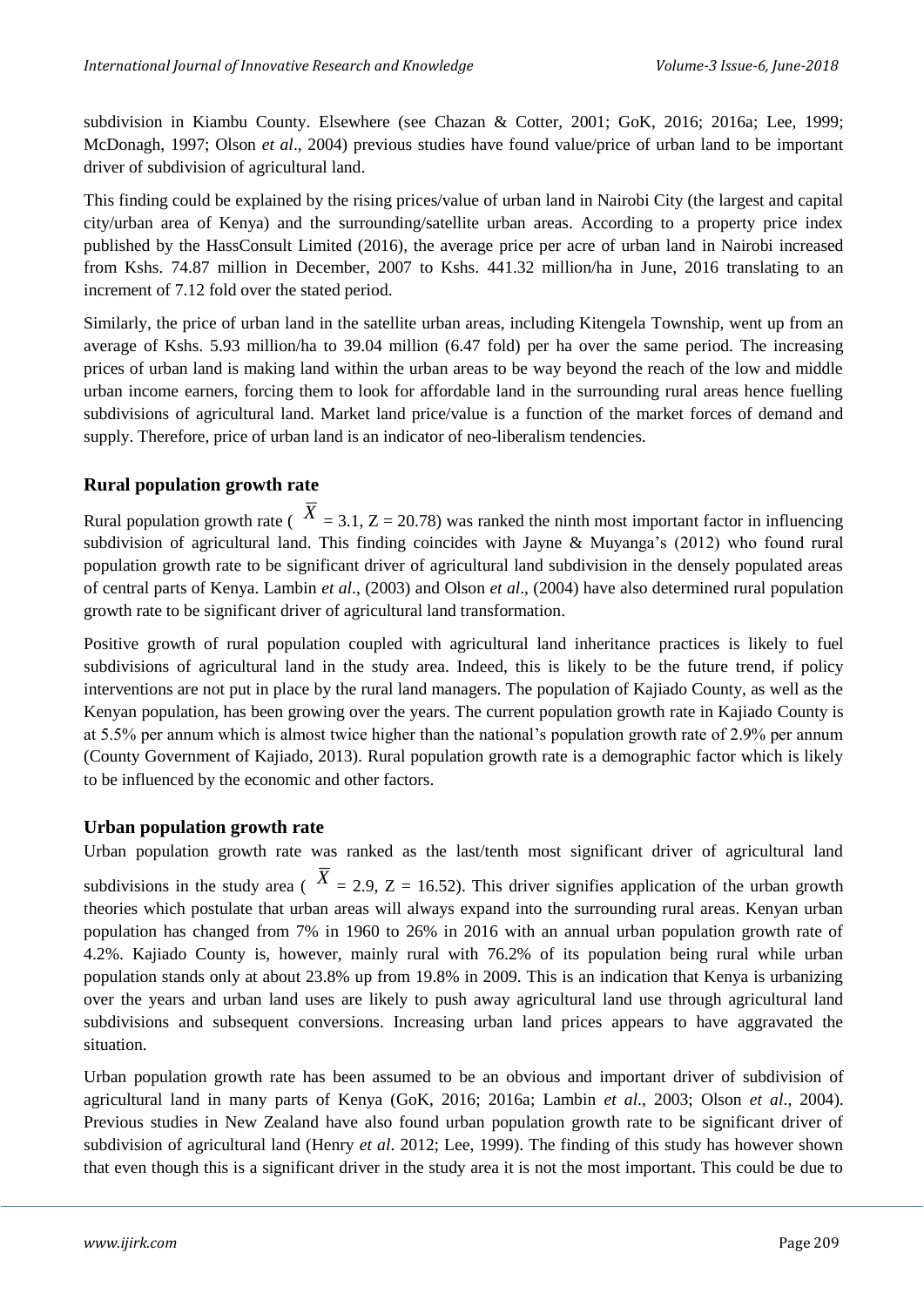the location of the study area which focused on the rural areas only. It appears thus urban population growth rate may be most significant in rural/agricultural lands near urban areas but not in remote rural areas.

#### **CONCLUSIONS AND RECOMMENDATIONS**

The paper has revealed that socio-cultural and economic factors are the most significant drivers of agricultural land subdivisions in the study area. Based on the first five most significant drivers of agricultural land subdivisions, the paper proposes the following recommendations:

The national and county governments should thus put in place appropriate and clear policy, legal and institutional frameworks to prescribe allowable minimum economical/optimal agricultural land sizes in various agro climatic zones in Kenya.

Individualization of title was cited as the second most significant driver of agricultural land subdivisions in the study area. Since it is difficult and unnecessary to reverse agricultural land privatization trends, in any case it is assumed to be a cure of the tragedy of the commons, individual titles should have restrictions on the minimum allowable sizes depending on the location and use of the land. Where agricultural land is used for extensive livestock production system, for example, large tracts should be encouraged unless and until the owner wants to change the user.

Government and private sector should support agricultural enterprises, including livestock production, to make agricultural activities economically viable and competitive to reduce the influence of attractive agricultural land prices, the third most significant driver of agricultural land subdivisions. This policy measure would in turn raise the income of the landowners and help them invest in agricultural production.

Appropriate property taxation policies should also be used to discourage speculation on agricultural land. This intervention would discourage idle agricultural land thus avoiding land fragmentation. The allowable minimum economical agricultural land sizes in various agro climatic zones would also go a long way in this endeavor.

To reduce the influence of demand for urban housing on the agricultural land subdivisions, urban revitalization strategies and urban land banking should be encouraged as means of providing urban housing in the urban areas. Agricultural land should only be developed once basic services are provided thus public facilities requirement ordinances may go a long way in achieving this quest.

#### **REFERENCES**

Alreck, P. L. & Settle, R. B. (1995). *The survey research handbook*(2nd ed.). Chicago: Irwin.

Ayonga, N. J. (2008). Land *use conflicts and in-optimal spatial patterns in peri-urban areas of the City of Nairobi, Kenya* (Unpublished PhD Thesis). University of Nairobi, Nairobi.

Babbie, E. (1994). The *practice of social research.* ( $7<sup>th</sup>$ ed.). California: Wadsworth Publishing Company.

Chazan, D. A. & Cotter, A. A. (2001). *Evaluating the impacts of proposed land conversion: A tool for local decision-making*. Michigan: Center for Sustainable Systems.

County Government of Kajiado. (2013). *Kajiado County Integrated Development Plan 2013 –2017.* Nairobi: Government Printer.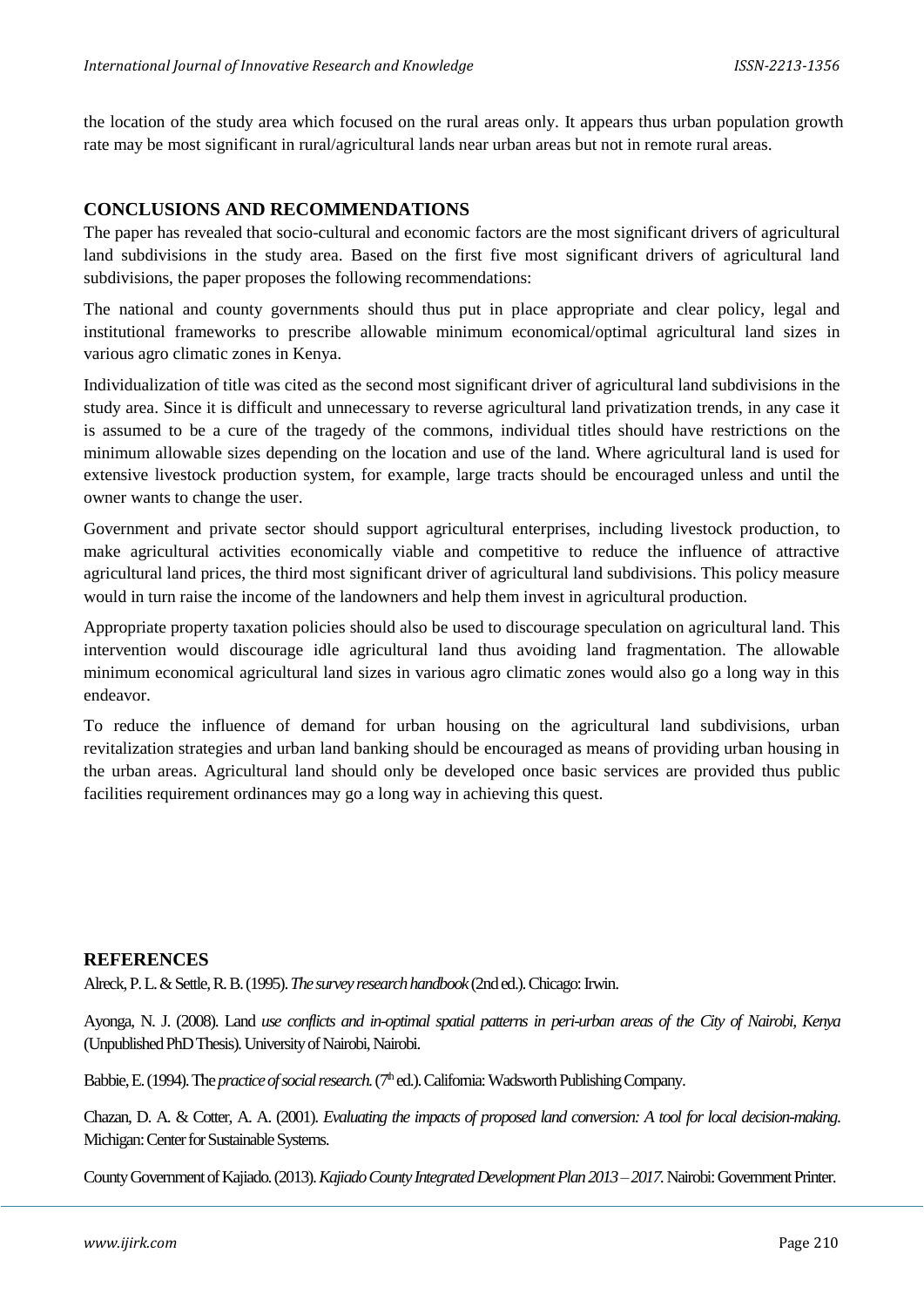Government of Kenya. (2009). *The National Land Policy*. Nairobi: Government Printers.

Government of Kenya. (2010). *The Constitution of Kenya*. Nairobi: Government Printers.

Government of Kenya. (2016). *The Draft National Land Use Policy*. Nairobi: Government Printers.

Government of Kenya. (2016a). *National Spatial Plan (2015-2045).* Nairobi: Government Printers.

HassConsult Limited. (2016). *The Hass property index: Land price index quarter two report 2016*. Nairobi: HassConsult Limited.

Heller, M. A. (1998). The tragedy of the anticommons: Property in the transition from Marx to markets.*Harvard Law Review*. 111(3), 621-688.

Henry, M., Rusell, M. & Wood, B. (2012). *Drivers of Change: Farmer Experiences and Perceptions of Subdivision*, *Working Paper No. 2*. New Zealand: Living Lab.

Jayne, T.S. & Muyanga, M. (2012). Land constraints in Kenya's densely populated areas: Implications for food policy and institutional reforms*.Food Security*. 4(3), 399-421.

Jiang, L., Deng, X. & Seto, K. C. (2013). The impact of urban expansion on agricultural land use intensity in China. *Land Use Policy.*35, 33–39.

Kelleher, F.M., Chant, J. J. & Johnson, N.L. (1998). *Impact of rural subdivision on agriculture: A report for the rural industries research and development corporation*. Sydney: University of Western Sydney.

Kenya National Bureau of Statistics & Society for International Development. (2013). *Exploring Kenya's inequality: Pulling apart or pulling together?*Nairobi: Ascent Limited.

Kenya National Bureau of Statistics. (2010). *The 2009 Kenya Population and Housing Census*. Nairobi: Government Printers.

Kieti, R. M. (2015). *Urban housing affordability in Kenya. A case study of the mortgage housing sector in Nairobi* (Unpublished PhD Thesis). University of Nairobi, Nairobi.

King'oriah, G. K. (2004). *Fundamentals of Applied Statistics.* Nairobi: Jomo Kenyatta Foundation.

Koissaba, B. (2015). *Elusive justice: The Maasai contestestation of land appropriation in Kenya; a historical and contemporary perspective*. Washington: Centre for World Indigenous Studies.

Kothari, C. R. (2004). *Research methodology: Methods and techniques* (2<sup>nd</sup> ed.). Jaipur: New Age International Publishers.

Kumar, R. (2005). *Research methodology: A step-by-step guide for beginners* (2<sup>nd</sup> ed.). London: SAGE Publications Limited.

Lambin, E., F., Helmut, J. G., & Erika, L. (2003). Dynamics of Land-Use and Land-Cover Change in Tropical Regions. *The Annual Review of Environment and Resources***.** 28**,** 205-241.

Lee, K. M. (1999). *Rural subdivision: A case study of farmers' accounts of rural subdivision in the Selwyn district* (unpublished Master's Thesis). Lincoln University, Lincoln.

Liu, Y. L., Gan, H., Jay, G. & Deng, X. (2004). The causes and environmental effects of land use conversion during agricultural restructuring in Northeast China. *Journal of Geographical Sciences.*14(4), 488-494.

Lo, C.P. & Yang, X. (2002). Drivers of land-use/land-cover changes and dynamic modeling for the Atlanta, Georgia metropolitan area. *Photogrammetric Engineering & Remote Sensing*. 68(10), 1073-1082.